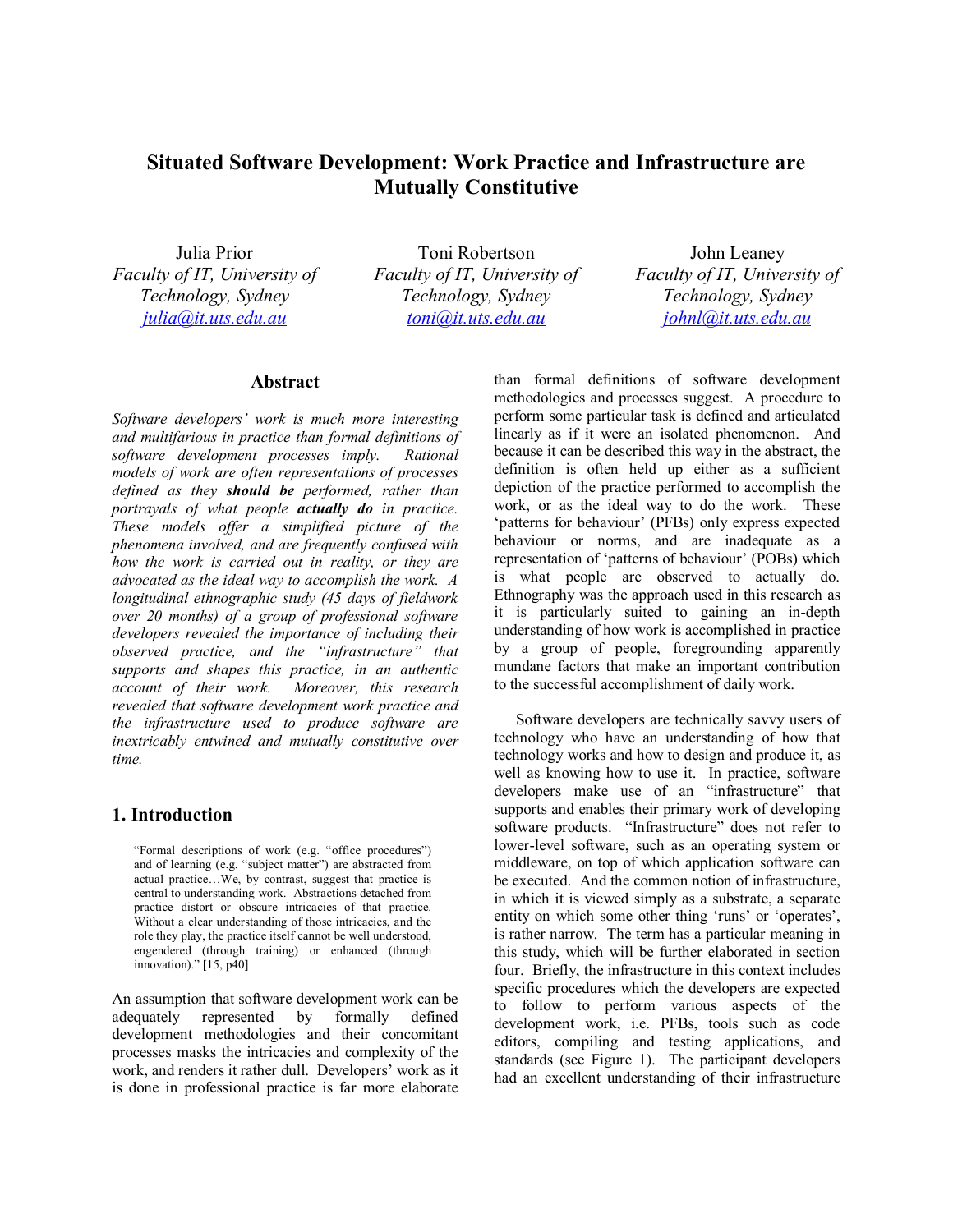and its role in their daily work, and in fact, constructed much of it themselves over time.



### **Figure 1. The Relationship between Infrastructure and Work Practice**

Figure 1 is a representation of how infrastructure and work practice relate to one another. Work practice, i.e. what people do to accomplish their work, is comprised of both 'patterns of behaviour' (POBs) and 'patterns for behaviour' (PFBs). PFBs are also an important part of the infrastructure which enables and supports work practice. Work practice and infrastructure need to be examined together as inextricably entwined phenomena. This diagram is intended merely to aid comprehension of these issues and how they are related to each other as discussed in the rest of the paper; it should not be deemed a prescriptive theoretical model.

Although work practice and infrastructure are initially discussed as discrete concerns in this paper, this is not how they should be interpreted as occurring *in situ*. Software development work as experienced daily by the developers is an ongoing, organic interplay, a *bricolage* of infrastructure (technology and procedures) and work practice. The crux of this research is that these phenomena should not be regarded as distinct issues: the infrastructure created, used and maintained in the participant company is inseparable from its developers' work practices. The local infrastructure and work practice are mutually constitutive: they become more and more entwined over time, shaping and impacting each other in a symbiotic relationship. To attempt to understand them in isolation from one another results in a limited, if not inaccurate, perspective of how software is produced in professional practice.

The next section of the paper explains the how, why and where of the research undertaken: a description of the research method, the research rationale and the field site, and two vignettes from the fieldwork data are recounted. The concepts of work practice and infrastructure are explored in sections three and four respectively. These set the stage for section five which focuses on the local realisation of both phenomena in the participant company, with particular attention to the 'TestFirst' approach, advocated as the developers' core practice. Section six is a discussion of the main theme of the paper i.e. infrastructure and work practice are intertwined and mutually constitutive over time. Concluding remarks in section seven summarise the main points of the paper and suggest some implications of its findings.

### **2. Background**

Schön's [14] view is that the knowledge, skills and practices of practitioners should be explained by their demonstrated abilities and competencies, not limited to academic theories and models. This is echoed by Seely Brown and Duguid [15] in their concern that 'canonical practice' (work as described in organisational manuals, training courses and job descriptions) is not an authentic portrayal of how work is accomplished in practice.

In the Human-Computer Interaction and Computer-Supported Co-operative Work research areas, there is a substantial literature on work practice research, including ethnographies, which is used as the basis for designing software applications that faithfully support the users' work practices, for instance Jordan [9], Suchman [22] [23] [24], and that summarised by Harper [8]. Ethnography is a research approach based on fieldwork, i.e. spending a considerable time observing and participating in the daily lives of a particular group of people, which endeavours to understand local beliefs, attitudes, values and behaviour.

Ethnography is also not foreign to software engineering and system development, particularly in requirements engineering and systems design. More than a decade ago, Bentley et al [3] did an ethnographic study of air traffic controllers, which became a seminal work in the software systems design research literature. Sommerville (Ibid) has published extensively since on the use of ethnographic research of user work practices to inform the requirements engineering and systems design process, for example [17] [18] [25].

The aim of research into software systems design and development is more often than not the definition of theoretical models, and empirical research done on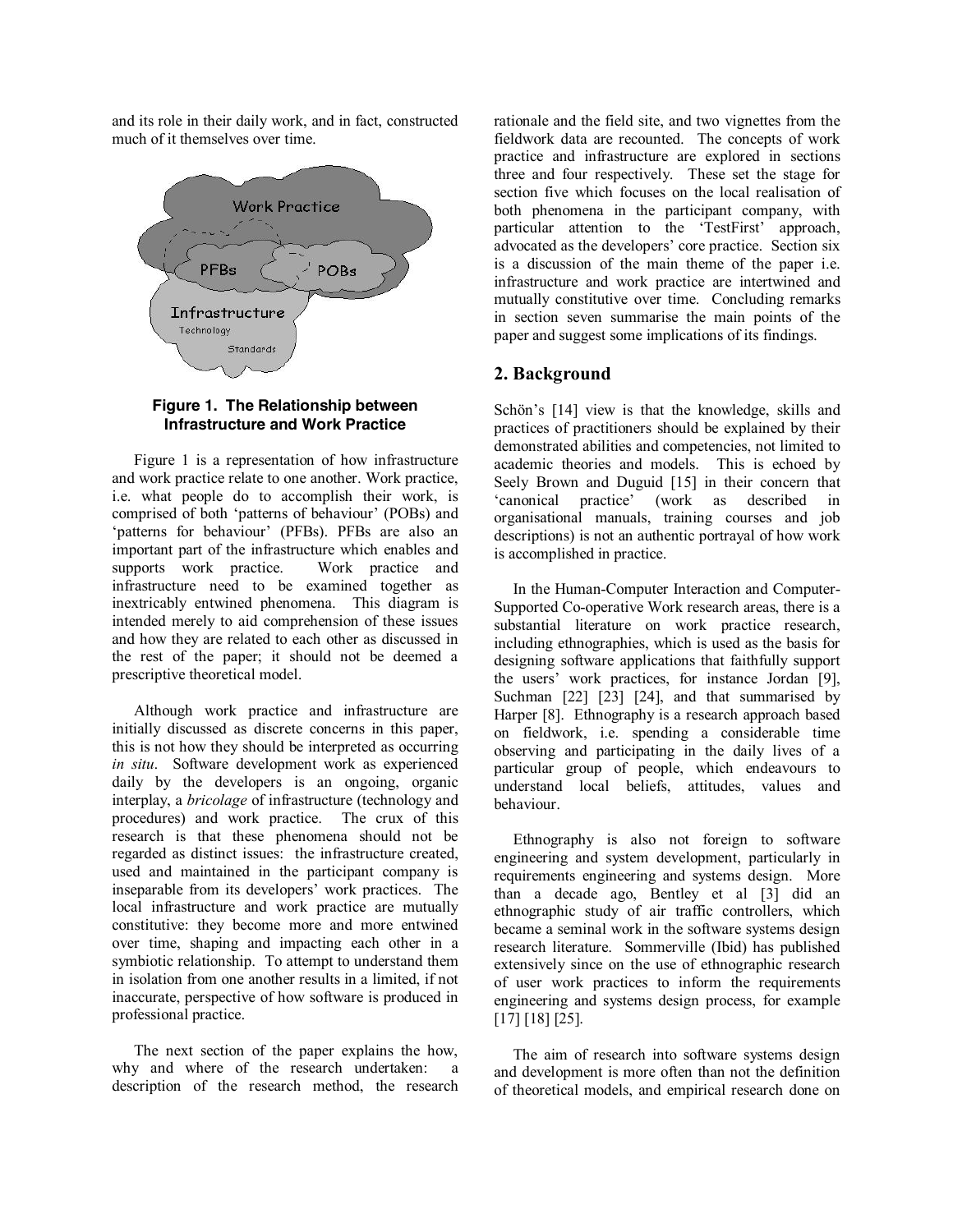an experimental basis to prove that these theories are effectual and useful.

"There is a severe decoupling between research in the computing field and the state of the practice of the field. That is particularly problematic in the SE [software engineering] field." [6, p505]

This was one of the conclusions that Glass, Vessey et al made in their comprehensive review of software engineering research literature in leading research journals. Little has been done on studying the work practices of professional software developers in a manner similar to that in which users and their work practices are examined as part of the software design and development process. Notable exceptions are Sharp and Robinson's ethnographic work on XP developers [13] and [16], and Sommerville et al's ethnographic study of software testing [19]. But the dearth of research into software development practice remains.

### **2.1. Research Method**

"There is a recognised need for empirical studies of software engineering, including ethnographic studies. One of the strengths of ethnography is the ability to take a broad focus on work rather than on a particular method or technology." (Ibid, p603)

The interpretivist paradigm provides the underlying theoretical perspective for this research. Ethnographic research attempts to understand the situation from the perspective of the group members. Comprehension of individuals' behaviour is not the point of ethnographic search; the focus is a set of describable patterns which occur over time, that are repeated by most of the group members, most of the time. Together, these patterns constitute the culture of the group and, according to LeCompte and Schensul [10], it is the emphasis on culture that sets ethnography apart as a research method.

An ethnographic study is done *in situ* and is not intended to be replicable or generalisable. The results are not based on large, representative samples, but on an in-depth understanding of a specific situation drawn from 'up-close and personal', prolonged observations. The data collected is rich, but messy, resisting formalism. It is not objective research. The aim is sense-making, rather than seeking generalised features to provide control and predictability. Significantly, no hypothesis is offered at the beginning of the research that needs to be proven. No theory or model is implemented experimentally with the intention of collecting evidence to demonstrate its veracity. In fact,

the research is open-ended and the results are emergent and unanticipated.

Ethnography recognises that we must first discover what people do, and the reasons they give for doing it, before we can assign to their actions interpretations drawn from our own personal experience or our academic disciplines. The spotlight is on practices (what people are observed to actually do) versus norms (what people are expected to do). Ethnography highlights the everyday, apparently mundane, and taken-for-granted aspects of practice, as well as being able to account for those things that change or shift over time, and those that stay the same.

The aim of this study was to gain an understanding of what professional software developers do as 'situated action', i.e. what they are observed to do in their everyday work environments. Over a period of 20 months, the first author did ethnographic research in an Australian software development company. The fieldwork consisted of 45 site visits, each lasting between three and eight hours: the developers' everyday work practices in their normal work environment were observed and comprehensive fieldnotes recorded, company documents, policies and resources such as email were investigated, meetings attended and conversations held with the developers.

As mentioned, with ethnography there is not a hypothesis that motivates the research. Instead, an open-ended, guiding question initiates the fieldwork, and the research questions gradually become more refined as the fieldwork proceeds. Data gathered is progressively analysed and reflected on throughout the fieldwork period, and the interim results inform further fieldwork. Patterns start to come out of this iterative data gathering, data analysis and reflective process. Thus, the themes in this research are strongly grounded in the rich fieldwork data, and were only established after intense, reflective analysis and consideration of this data and the patterns that emerged from it. For example, the terms 'work practice', 'infrastructure' and 'mutually constitutive' were not employed until the themes had become clearly visible and identifiable, and needed to be named in order to usefully discuss them. They were not concepts imposed on the data in order to analyse or comprehend it.

#### **2.2. Field Site Description**

The participant company, Raptor Systems, develops software products for use in the freight forwarding industry. The company does not develop customised software for individual clients, but rather develops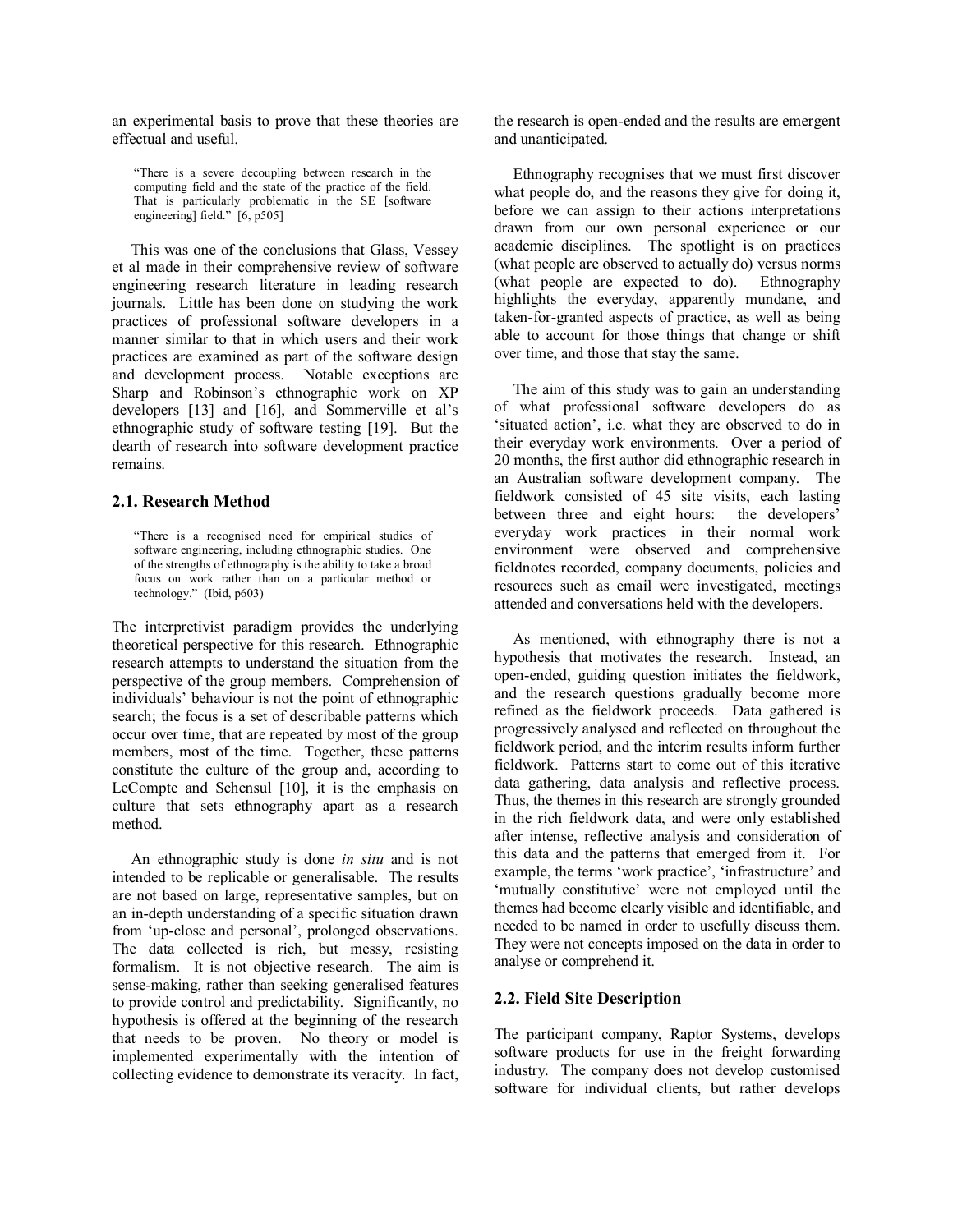software products that support the rules and regulations of the freight forwarding industry, and clients in this industry purchase these products to support their own operations. In addition to being software developers, the CEO (who is also a hands-on developer) and senior developers and project managers have significant experience in this industry i.e. have experience as users of the type of software that they produce. This is invaluable in terms of understanding the requirements of their users and producing software that supports the extremely complex laws, rules and regulations in the industry, which change on a regular basis. At the time of the fieldwork, the flagship product was a large, complex software suite called 'Connect'.

There were several developer teams. Each focused on one module of 'Connect' e.g. Freight or Accounts, and consisted of a mix of senior and junior developers, including a team leader. There were between 50 and 70 developers who all worked in one big open-plan office, at similar workstations grouped by team. This arrangement reflected the relatively flat organisational hierarchy; one would not have known who were the senior developers or management, or even the CEO, by looking at the physical environment.

The development approach used was strongly Agile [1]. In essence, this means that the following are particularly valued: people and their interactions and collaborations, working software released frequently, and responding actively to change. These principles are the dominant forces for development, rather than processes and tools, comprehensive documentation and plans, and contract negotiation [4]. One of the characteristics of Agile development is that design is considered to be an integral part of the development process, not a discrete phase early on; although requirements are progressively documented, there is very little in the way of formal design diagrams or separate documentation of development decisions and process, as in traditional software development. Agile developers talk about the design being 'in the code' and the code (and consequently the software product) is designed and built incrementally. Thus, program code is the major artefact and the focus of the development effort is producing working program code. The high level design at Raptor was managed by the 'A-Team', developers responsible for the overall architecture of 'Connect'. The software development infrastructure and program code at Raptor is described more completely in an earlier paper [12] which focused on infrastructure and program (software product) code. In this paper, this infrastructure is discussed in terms of its relationship with the software developers' local work practice.

#### **2.3. Two Development Vignettes**

Two vignettes (brief accounts) of the participant developers' work derived from the field study are provided here. Vignettes are used to make the insights of an ethnographic study available to readers by describing activities within their contexts in a succinct way. Wenger [26] makes use of this approach in his ethnography on insurance claims processors, in order to ground the explanation of the 'communities of practice' framework that resulted from his study. The vignettes are situated examples of core practices in the participant company. The first of the vignettes highlights the 'TestFirst' design and development approach, which the developers are expected to use when writing product code, and its crucial role in the developers' practice. The second vignette focuses on 'Code Reviews', a quality assurance process that was introduced in the participant company about a year after the fieldwork started.

It was the team's daily stand-up meeting. As each developer gave a brief report on their current work task and any problems they were experiencing with it, one developer mentioned that they had not used the TestFirst approach "for a change." One of the senior developers reacted immediately, stating emphatically,

"There is no excuse for ever **not** doing TestFirst; the design [contract] should always be defined before coding the solution".

A brief discussion of the importance of TestFirst concluded with a novice developer reporting that another developer had recently spent some time showing her how to use TestFirst and assuring the team that she would be using it from then on.

The formal code review process had been part of the development approach for several months. One of the code reviewers was looking through an 'A-team' developer's programs, the last in a set of four he had recently completed. As they discussed the code, the reviewer asked the developer to draw a diagram to clarify what he meant. The reviewer then added to the diagram whilst explaining her solution. Now that code reviews had been part of their daily practice for a while, the reviewer commented that she spent less time on each review with some developers as their code quality progressively improved, and she knew that "their tests would be fine if their others have been [recently]". So, she did not feel it was necessary to do detailed reviews and "check every line of code." With other, less experienced developers, she did more detailed reviews as she was "also doing training, and design" during these ones. She gave some suggestions for code refactoring to the developer which she said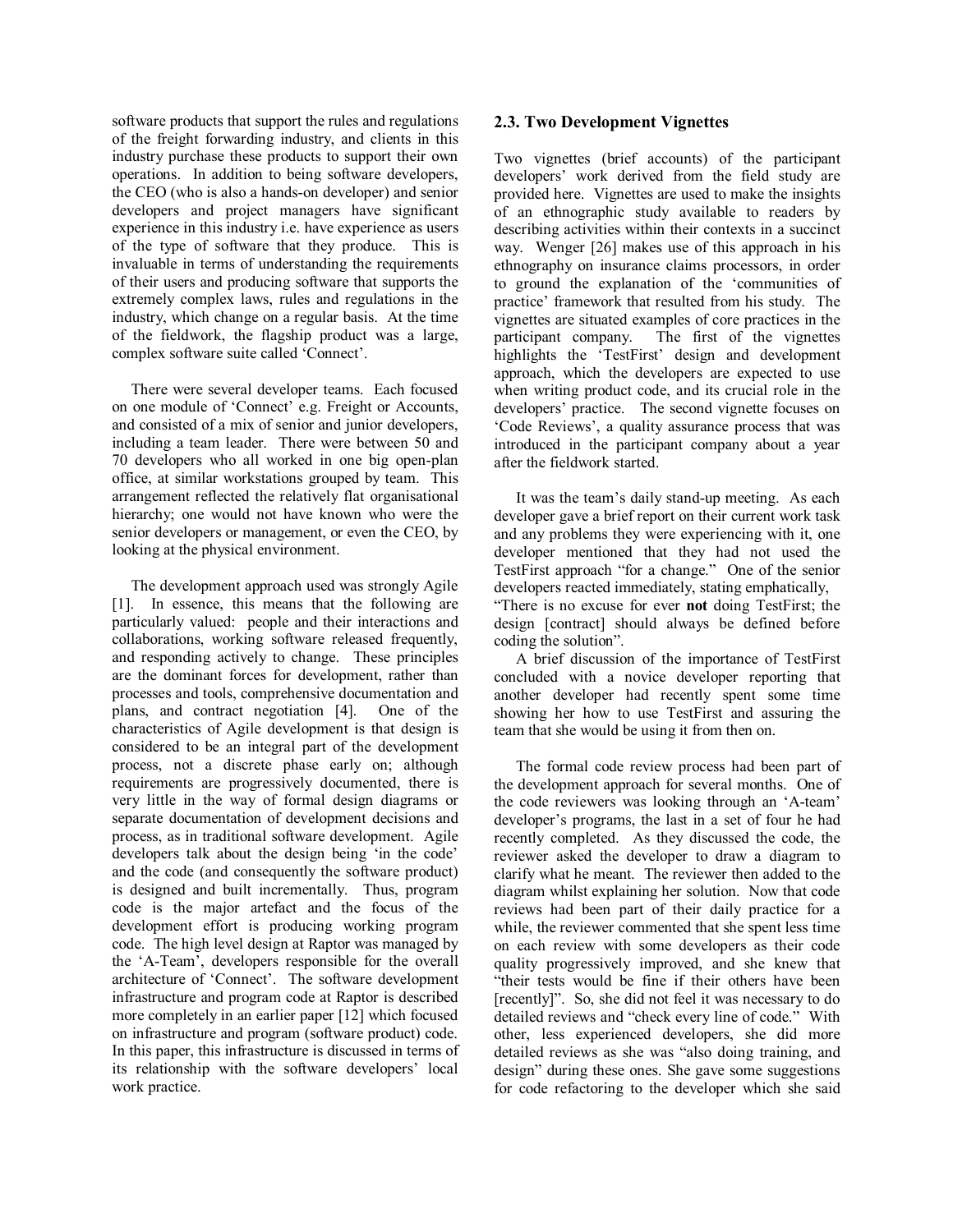were a "better design, less repetition of code, for [unit] tests").

These vignettes will be referred to again in section five in the description of local work practice and infrastructure.

### **3. Work Practice**

As can be seen in Figure 1, work practice is characterised in this study in terms of Jacob's 'patterns of behaviour' and 'patterns for behaviour', which are cited by LeCompte and Schensul [10] in their discussion of the emphasis of ethnography on the concept of culture. Culture can be considered behaviourally in terms of what people are observed to do (actual behaviour) as opposed to what they are expected to do, or say that they do ('norms' or reported behaviour). Actual behaviour is portrayed by patterns of behaviour, expected behaviour by patterns for behaviour:

Patterns of behaviour represent behavioral variations or choices in the group; patterns for behavior represent cultural expectations for behavior. (Ibid, p22-23)

### **3.1. Patterns For Behaviour**

Patterns for behaviour (PFBs) convey what people are expected to do. In general, there are PFBs in prescribed approaches to getting work done in any organisation, and they are typified by formally defined company policies, procedures and guidelines. PFBs are often defined and referred to in official company documents, and have labels or names that have become part of the company's vernacular. If asked what they do and how they do it, people will often describe their work in terms of PFBs, reporting these as an accurate representation of their daily practice.

The traditional model of work implies that if one simply follows the processes i.e. the PFBs, the work gets done. Or, conversely, if the work is accomplished, the assumption is that it was because the process was followed to the letter. This research found that this representation of work is foreign to what actually happens in practice.

### **3.2. Patterns Of Behaviour**

Patterns of behaviour (POBs) are observed work practices: the steps that people actually take and the activities that they perform in order to get their work done. They are often *ad hoc* activities performed in order to complete a formal task. Their implementation may even be facilitated, or implicitly supported, by the tools and processes officially provided. PFBs do not usually include a representation the work that is required to get the 'real' or 'primary' work done. This is called articulation work and can only be identified and described as a result of examining POBs. Suchman [24] contends that the recognition of articulation work is crucial to an understanding of everyday work practices. In the context of software development work, Grinter [7] defines articulation work as "all the coordinating and negotiating necessary to get the work at hand done". According to Gasser [5], articulation work is necessary to "keep some primary work going smoothly." Seely Brown and Duguid [15] refer to PFBs as 'canonical practice'. Using Orr's ethnographic studies of service technicians [11] to support their position, they stated that "reliance" on canonical practice can blind an organization's core to the actual and usually valuable practices of its members (including non-canonical practice, such as 'workarounds')". This is problematic as it "is the actual practices, however, that determine the success or failure of organisations" (Ibid).

POBs may or may not be concomitant with the PFBs. Note, however, that there is no value judgement involved in defining behaviour as a PFB or a POB. In themselves, PFBs are not 'good' and POBs 'bad', or vice versa. What is important is the recognition that PFBs by themselves do not adequately describe work that is done. And, in fact, not even PFBs and POBs together are sufficient representations of work. The remainder of the paper emphasises that an accurate representation of the developers' work practice needs to include their POBs and their infrastructure, and the relationship between them.

### **4. Infrastructure**

The meaning of "infrastructure" in this research is defined most aptly by Star and Ruhleder [21]:

 "Infrastructure is a fundamentally relational concept, becoming real infrastructure in relation to organized practices…Analytically, infrastructure appears only as a relational property, not as a thing stripped of its use" (p380)

The prefix *infra-* means 'below', and thus infrastructure could be interpreted as the structure underneath and the main system. As mentioned in section one, this definition is deficient. In the world of work, infrastructure refers to the tools, processes, rules, policies and guidelines that exist together in an organisation to underpin all the 'real' work performed by a group. However, infrastructure is created in its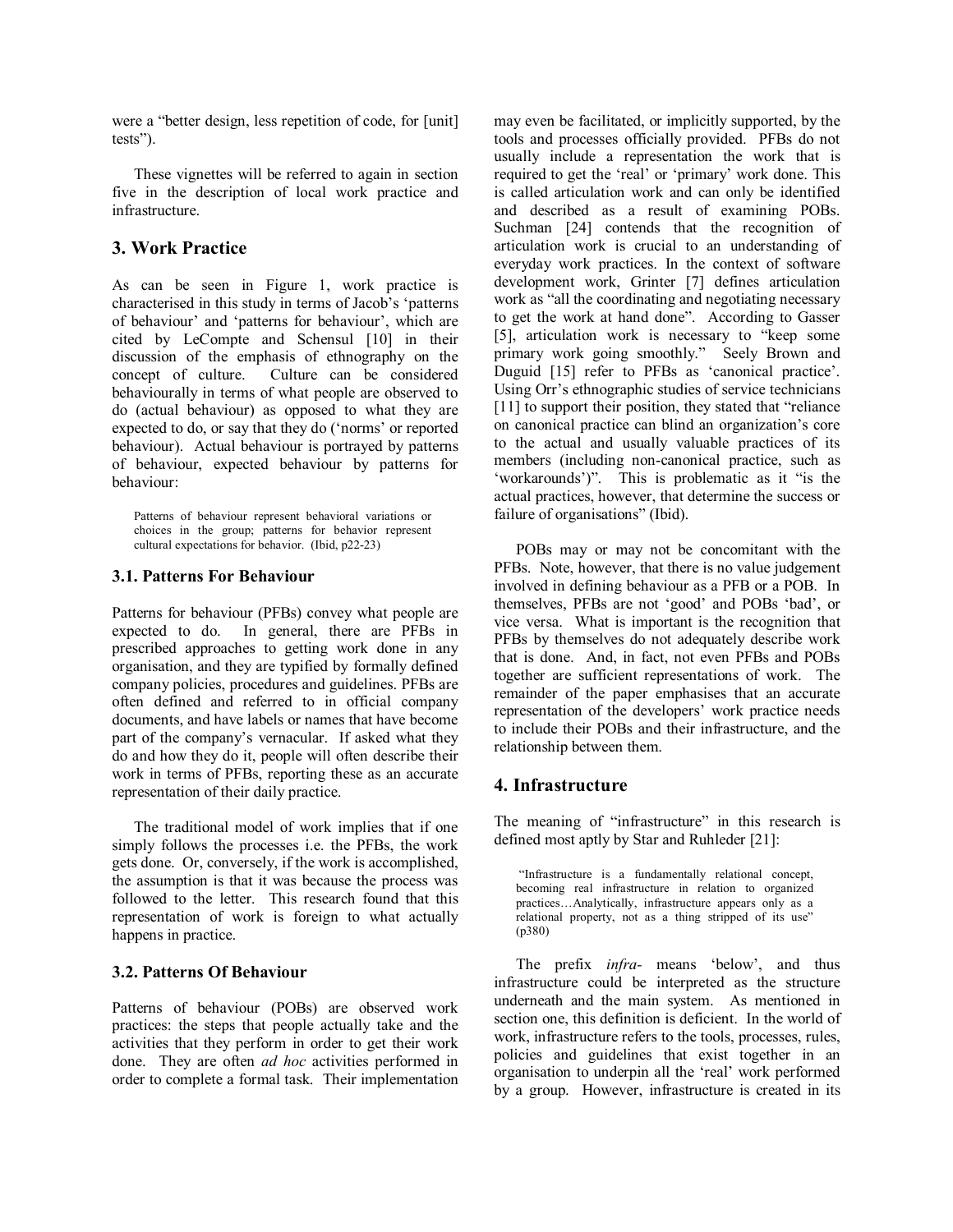use. It exists in, and is characterised by, its embodiment in work practice, it is not simply a prop. Infrastructure cannot be understood as a discrete, static phenomenon. The shape of the infrastructure, and the role that it plays, is a consequence of its context of use. A unique infrastructure is constructed within each working environment because of the work practices used there.

A paper by Star [20] advocates the examination of infrastructure as an essential part of the study of work practice. Infrastructure is generally regarded as background to more compelling and appealing research interests. Infrastructure may be considered mundane from a research point of view, but it is actually a very important aspect of what developers do in their daily work practice. As previously indicated in section 2.1., one of the characteristics of ethnography is that it examines and analyses the mundane and the taken-forgranted. Ethnography always probes formal and informal work practices, "not taking either for granted as 'the natural way' of doing things" (Ibid). Star sees "infrastructure as part of human organisation, and as problematic as any other part…foregrounding the truly backstage elements of work practice, the boring things" (Ibid).

This aspect of work (i.e. infrastructure) may not seem as exciting or inspiring to study as other features of software development work, but this does not mean that it is straightforward or easy to make sense of it. In fact, infrastructure is very difficult to 'pin down':

"Infrastructure is usually singularly unexciting as a research object for ethnographers. The human, symbolic, interactive aspects of infrastructure are terribly difficult for ethnographers to "open up" in the way that we easily may open up conversations, rituals or gestures. Infrastructure often appears simply as a list of numbers of technical specifications, or black boxes, wires and plugs, in the scientific/disciplinary workplace. (Where is the human behaviour side of that?)…infrastructure can be messy and distasteful…" (Ibid: p109)

There are two main reasons for this elusiveness. The first one is that infrastructure is usually transparent, and taken for granted, by its users. Whilst they are familiar with it, understand very well how to use it, and do so regularly, they may not be able to recognise its role or its significance. The second reason has to do with the strangeness of an infrastructure to an observer, who initially has no comprehension of what comprises the infrastructure, or its unique role in the users' work practices. Software developers' electronic infrastructure is used by technically adept people, perhaps rendering it even more incomprehensible than other infrastructure. Even

if the researcher is aware of the infrastructure, initially it may seem inscrutable. Fieldwork and data analysis from this perspective are very challenging: infrastructure is difficult to unravel, define and understand. Extensive fieldwork is crucial to gaining insights into this aspect of getting work done.

## **5. Local Software Development: Work Practice and Infrastructure**

The development environment was largely realised in the infrastructural elements that the developers interacted with in their everyday work. Some of these were processes, policies, standards and other intangible elements; others were technology (software tools). Thus, studying the developers' work practices involved observing and investigating their use of development methods, project management policies, software applications and other infrastructure as tools of their trade.

PFBs formed a considerable part of the developers' infrastructure (refer to Figure 1), which included explicitly defined company processes, policies, rules and guidelines for development work, as well as the tools provided directly by the company to enable the developers to perform their work and various standards. Locally, PFBs were touted as company best practice which the developers were required to adhere to in their work practice, and for which they were held accountable if they did not.

In the main, infrastructure is comprised of processes and technology. Some of the local technology was proprietary software purchased by the company, for example, Microsoft's .NET framework; other tools were developed in-house, such as the automated testing system (ATS). Examples of explicitly advocated company policies and processes are the 'TestFirst' design methodology, and the 'Code Review' process. These policies and processes were usually complemented by appropriate software tools.

A significant amount of the infrastructural technology was designed and developed by the developers themselves. So, as well as developing a non-trivial software product for other users as their primary daily work, the developers had their own computerised information system as part of their infrastructure, most of which they designed and developed for themselves. It included applications and automated tools for downloading existing code onto their local work stations (checking out code), changing or adding program code, compiling and building code on local machines, designing GUIs/forms, code testing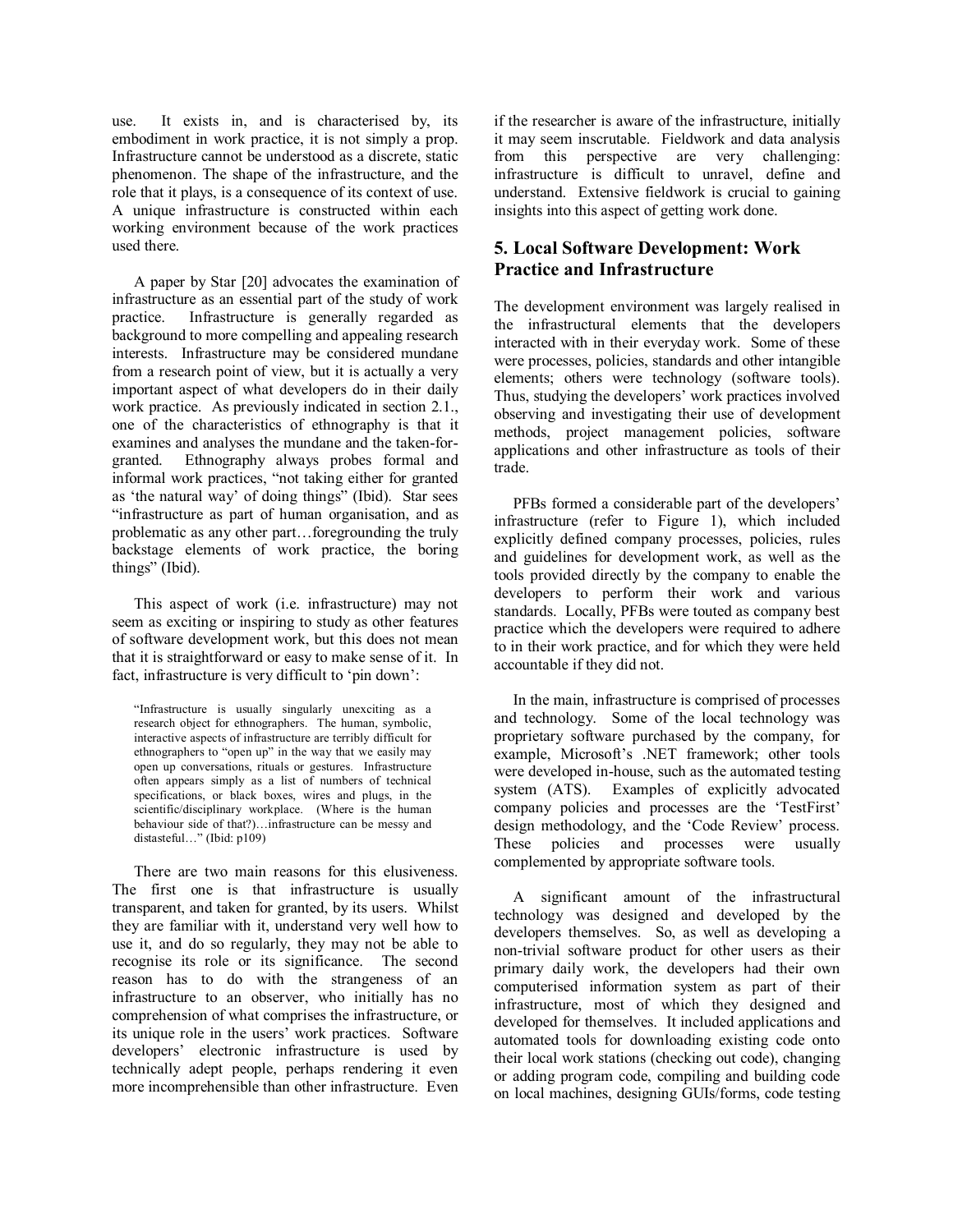(unit testing), submitting new or changed code (checking in), executing integration and system tests, and creating 'GoodBuild' versions of the software product. The infrastructure was set up and maintained to support designing, programming and testing software in an Agile environment. Furthermore, the same tools, processes and system architecture were used by some of the developers to develop and maintain infrastructure for product developers that were used for the development of 'Connect'.

The ATS was based on .NET classes, and carried out unit, integration and regression testing. It was executed automatically every 90 minutes or so, executing the entire set of tests for the 'Connect' product on several dedicated machines. The Automated Testing Monitor was in-house software which provided real-time reporting to the developers on the status of the automated integration tests and system builds. Other software tools supported the development processes; for example, the ATS included a program which verified that checked-in code adhered to the company's coding standards and sent email notifications to developers about code that did not.

The core practice of 'TestFirst', part of the Test-Driven Development methodology used by the company [2] and illustrated in the first vignette in section 2.3, was probably the strongest PFB specified, fundamental to the way the company designed and developed its software product. The CEO described TestFirst as "not optional". The developers were expected to create 'Unit Tests' for all modifications that they made to the program code, and these tests had to be written before any new functional code was written. Part of the test harness used in code development, a Unit Test is code written specifically to test one small piece of function code. If carried out as required, this practice ensured, firstly, complete test coverage of all functional code, and secondly, that those tests were executed as part of the ATS. If any Unit Tests failed during a test cycle, the developers were alerted to them, they could be identified and the error corrected before buggy product code was checked in (i.e. added to the main code base).

Experienced developers with significant service with the company were particularly passionate about TestFirst and adamant that no other approach was acceptable to produce software, as TestFirst produced robust code that met the requirements. For instance, after working unsuccessfully until midnight on a problem the night before, one senior developer said when he began to tackle it again,

"Now at the stage I'm writing the code before the unit test".

{"Do you do that often?"}

"If I'm on a tight schedule, more often. But it's not very productive. You think it's faster, but it's like speeding on your way home, quicker till you get caught, or worst case, wrap yourself around a tree!"

A relatively new developer with Raptor, who had used a more conventional design and development approach at the previous company they worked at, declared that "writing [unit] tests first clarifies that I understand what the problem is…" (before designing and coding the solution).

The POBs, i.e. observed practice, revealed that not all developers consistently used TestFirst. Several POBs occurred with regard to writing software:

- using TestFirst as prescribed i.e. designing and coding a Unit Test before coding the functionality;
- coding the functional code and then the Unit Test for that functionality;
- coding functional code without any Unit Test at all; and
- coding part of the functional code, then part of the Unit Test, then another part of the functional code, then another part of the Unit Test, and following this pattern iteratively

Increasingly, during the fieldwork period, unreliable, buggy code was being checked in, causing failing tests in the ATS cycle, and increasing the time interval between 'GoodBuilds', i.e. system builds that had no failing tests during the ATS cycle, and thus could be released to the clients as updated product code. Over a period of 18 months or so, the number of 'GoodBuilds' fell from three or four per day, to only a couple per week. More seriously, the TestRun sometimes resulted in 'GoodBuilds' that were actually 'BadBuilds', i.e. contained buggy code, as they included functional code that did not have Unit Tests written for it, so it did not cause test failures during the ATS cycle. The updated product code was then released without being tested at all, and any bugs and errors were discovered (too late) by clients using the software in their daily operations.

Another POB was related to the process of checking-in, i.e. uploading new, enhanced or fixed code to be added to the main product code base. Previously, it was up to the developers themselves to decide when it was appropriate to check-in their code, and they took responsibility to fix it if it was problematic. However, the aforementioned patterns of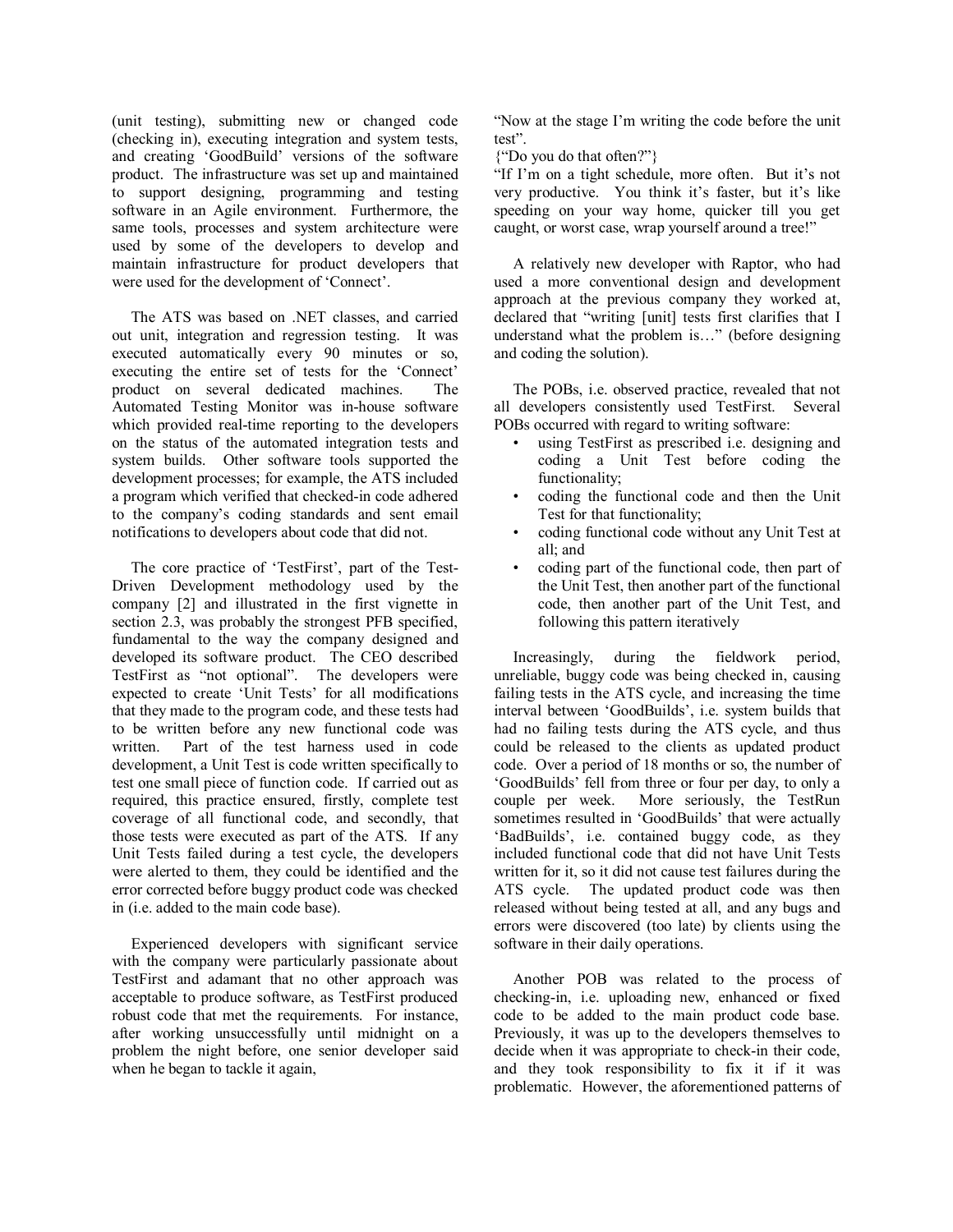behaviour related to TestFirst meant that some developers were checking-in buggy code which caused problems for others, developers and clients. Other developers could not check-in their own code because the TestRun was failing, and extra effort was required to keep track of results of the test process until they were able to check-in. Some clients, who had been given GoodBuilds which were actually BadBuilds, were running unreliable software.

Consequently, PFBs for formal code inspections and subsequent authorisation for checking-in code were introduced. Developers were required to have their code reviewed by a 'Code Reviewer' (senior developer whose daily work included these inspections) and have it authorised as being 'ready for check-in' before they attempted to check-in the code. The second vignette in section 2.3. is a description of one Code Review observed during the fieldwork.

The developers actually used their own local implementation of Connect, called 'Connexion', which they used for workload and task management, and to support development processes and project management. During the early part of the fieldwork, the use of Connexion by the developers was very much *ad hoc* and although some developers made good use of it, others did not appear to use it at all. Later, once the Code Reviews and check-in scheduling processes were introduced as PFBs, a more formal and intense use of the Connexion system to record, audit and monitor developers' work practices in this regard was adopted. Connexion was part of the developers' infrastructure and regularly modified to more effectively support their work practice.

### **6. Discussion: Work Practice and Infrastructure are Mutually Constitutive**

This discussion of situated developers' work deliberately tries to avoid dichotomies that separate concrete from abstract, situated practice from formally defined procedures and the expected use of the technology. A fundamental problem in our understanding of software development work practice is that we confuse the PFBs (patterns for behaviour), and the technology that is designed to support them, for actual work practice, i.e. POBs (patterns of behaviour).

Whilst a procedural approach may be suitable for defining computer system behaviour and we can reasonably expect software to conform to these systematic steps, it is not an adequate way of describing what people actually do. Suchman [23] demonstrates that ignoring the situatedness of human action provides an inadequate picture of human behaviour and we are in danger of confusing theoretical knowledge with actual performance. Studying software developers' 'situated action' (Ibid) means that we are less likely to confuse expectations with actual behaviour, or theory with practice.

The field study for this research shows infrastructure facilitating and shaping certain POBs. POBs in turn shape infrastructure. And if the infrastructure is not used in the way intended or required, i.e., POBs are not consistent with the PFBs over an extended period, more infrastructure, in the form of PFBs and supporting tools, is added in an attempt to encourage compliance, e.g. Code Reviews were introduced to check on test coverage and the use of Unit Tests.

POBs, including those that are concomitant with the PFBs, are often more significant and have more value than straightforward compliance or developers 'doing things properly'. With the Code Reviews, for example, although the PFB for this was primarily designed for quality assurance, its use in practice was not limited to direct assessment of the standard or acceptability of the code. .Both reviewers and developers viewed a Code Review as a learning opportunity, with reviewers guiding the developers in the use of and importance of Unit Tests as a design approach in TestFirst, test coverage, coding standards and optimal design. This extra value is not at all apparent when one just looks at the formal documentation, i.e. the PFB, for Code Reviews, which consists of the steps that should be covered when performing one.

Without the infrastructure discussed, and the ability and freedom to use it and shape it dynamically to support their work practice, the developers' would be unable to do their primary work: designing and implementing a large and complex interactive system. One of the developers stated:

"A lot of the infrastructure development seems to be driven by a desire not to do the same [work] over and over. If a process is repetitive enough to be automated, then someone will write a tool to automate it. Then, as the tools are built, they expose new bottlenecks in the development process that can be improved by a new set of tools. Then as the new tools exist they open up new possibilities to improve the process."

The developers in this study are enmeshed in their infrastructure. They have a deep understanding of the technology that they use in turn to design and develop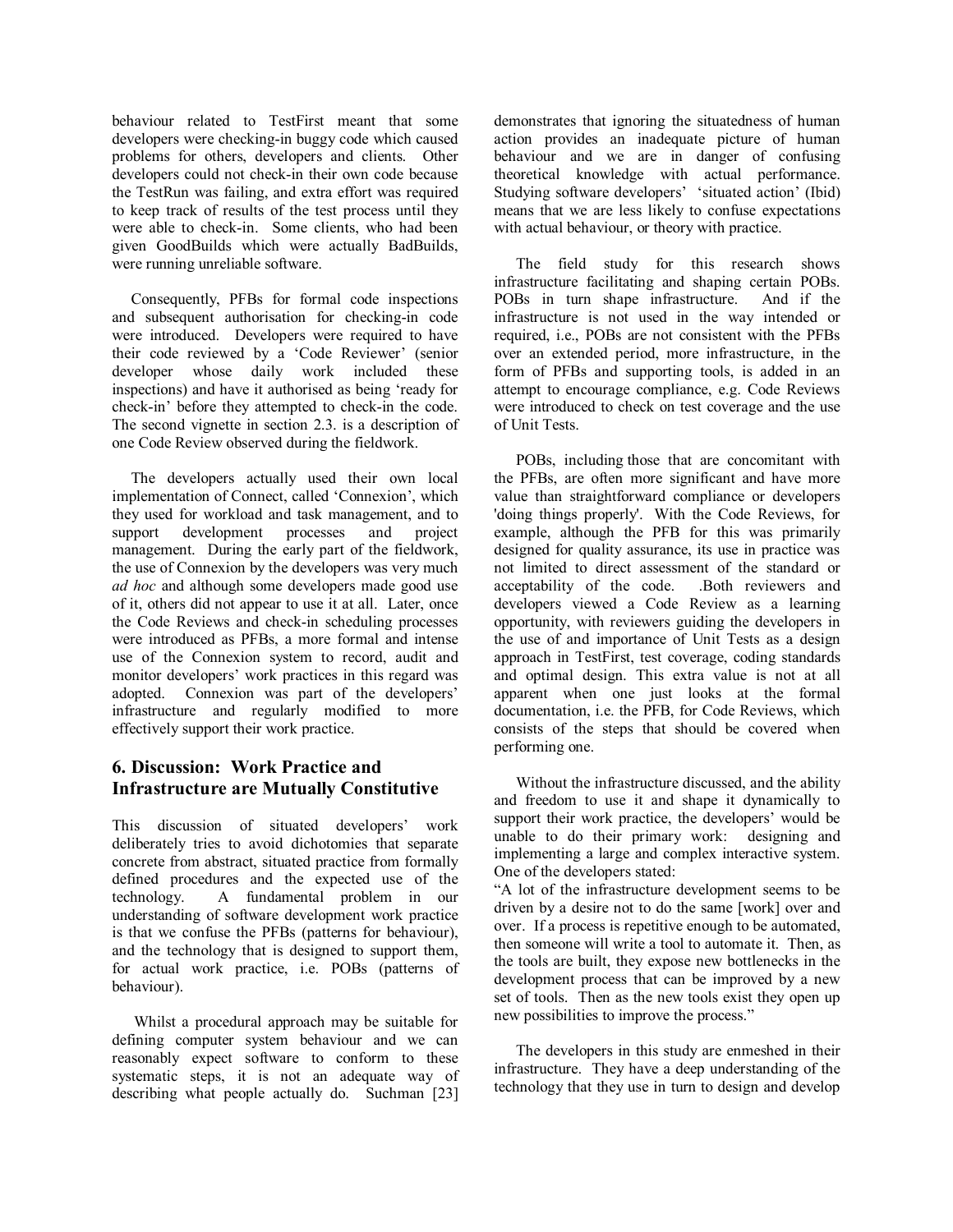technology for others: they build it and change it and use it to effectively enable their own daily work. They continually consider how it is designed, how it can best be exploited, and how it can be adapted or extended to improve the support it provides to their primary work.

## **7. Conclusion**

This paper is based on fieldwork done during a longitudinal ethnographic study of a group of professional software developers. The aim of the study was to gain an understanding of what these developers were observed to do in their everyday work. This sense-making research was open-ended, and no theory or particular framework was imposed on the data during its analysis. The resulting issues were unanticipated and emergent, strongly grounded in the comprehensive fieldwork data, and revealed that an authentic account of the developers' work needs to include:

- their work practice, comprised of:
	- o 'patterns of behaviour' what they were observed to actually do,
	- o 'patterns for behaviour' that the company expected them to follow;
- the infrastructure underpinning their primary work; and
- most important, the mutually constitutive relationship between their work practice and their infrastructure.

Infrastructure in this research has a particular, more complex meaning than it is commonly given. Here, it includes the technology, formal processes and standards that enable the primary work of software production, but it is regarded as relational rather than as a static supporting structure.

The developers' work practice and infrastructure become progressively more entwined over time because they are mutually constitutive. This finding is noteworthy principally because it makes visible the developers' extraordinary skills in accomplishing their daily work. Software development practice is far more intricate and demanding than merely using particular tools or complying with formal processes. The developers continually mesh their work practice and their infrastructure for their particular work context.

The recognition of these sophisticated skills has implications for software engineering research, theory and praxis. Software development education and training currently focuses on separate infrastructural elements such as formal processes (patterns **for** behaviour) and tools. Innovative and effective ways of teaching skills based on professionals' meshing abilities, and other patterns **of** behaviour, to students and novice developers need to be explored. Similarly, software project management usually acknowledges the patterns **for** behaviour, but approaches that make visible and account for patterns **of** behaviour (including the activities performed in meshing infrastructure and work practice) should be investigated.

## **8. Acknowledgements**

The first author was tremendously privileged to share in the daily working lives of the CEO and developers at Raptor Systems, who willingly and enthusiastically allowed her to scrutinise their practice. Great appreciation and thanks to them all. Grateful thanks also to Tim Mansfield, who provided invaluable advice on both the writing of this paper and the first author's PhD work.

## **9. References**

[1] Agile Alliance, "The Agile Manifesto", 2001, http://www.agilealliance.org/intro [accessed 10th Feb 2006].

[2] Beck, K., *Test-Driven Development by Example,* Pearson Education, Inc., Boston, 2003.

[3] Bentley, R., Hughes, J.A., Randall, D., Rodden, T., Sawyer, P., Shapiro, D. & Sommerville, I., "Ethnographically-informed systems design for air traffic control", in *Proceedings of the ACM Conference on Computer Supported Cooperative Work,* ACM, Toronto, Canada, 1992, pp123-129.

[4] Cockburn, A., *Agile Software Development,* Addison-Wesley, Boston, 2002.

[5] Gasser, L., "The Integration of Computing and Routine Work", *ACM Transactions on Office Information Systems 4,*  3 (July 1986), pp205-225.

[6] Glass, R.L., Vessey, I. & Ramesh, V., "Research in software engineering: an analysis of the literature", *Information and Software Technology* 44 (2002), pp491-506.

[7] Grinter, R.E., "Supporting articulation work using software configuration management systems", *Computer Supported Cooperative Work (CSCW) 5*, 4 (Dec 1996), p447- 465.

[8] Harper, R., "The Organisation in Ethnography - A Discussion of Ethnographic Fieldwork Programs in CSCW", *Computer Supported Cooperative Work (CSCW)* 9, 2 (May 2000), pp239 - 264.

[9] Jordan, B., *Ethnographic Workplace Studies and Computer Supported Cooperative Work,* Institute for Research on Learning, Palo Alto, 1994.

[10] LeCompte, M.D. & Schensul, J.J., *Designing and Conducting Ethnographic Research (The Ethnographer's Toolkit, Book 1)*, AltaMira Press, Walnut Creek, 1999.

[11] Orr, J. *Talking about machines: an ethnography of a modern job*, Cornell University Press, 1996.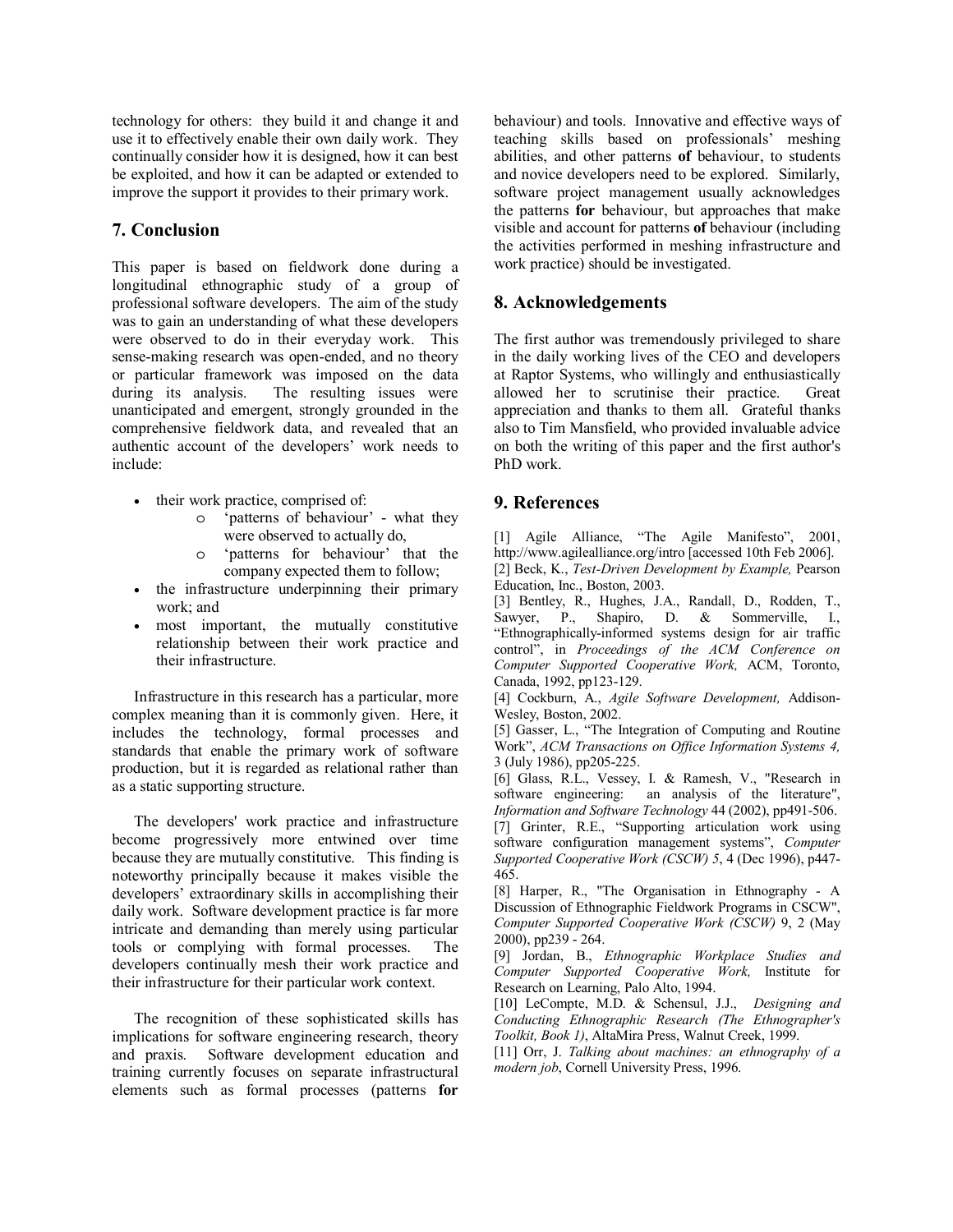[12] Prior, J., Robertson, T. & Leaney, J., "Programming Infrastructure and Code Production: An Ethnographic Study", *Ethnographies of Code workshop: Computer Programs as the Lived Work of Computer Programming*, Lancaster, U.K., proc. in TeamEtho-online, issue 2 (June 2006), p112-120.

[13] Robinson, H. & Sharp, H., "XP Culture: Why the twelve practices both are and are not the most significant thing", *Agile Development Conference*, Salt Lake City, 2003.

[14] Schön, D.A., *The Reflective Practitioner: How Professionals Think in Action,* Arena, Ashgate Publishing Ltd, 1983.

[15] Seely Brown, J. & Duguid, P., "Organizational Learning and Communities-of-Practice: toward a unified view of working, learning, and innovation", *Organizational Science 2*, 1 (1991), pp40-57.

[16] Sharp, H. & Robinson, H., "An Ethnographic Study of XP Practice", *Empirical Software Engineering 9* (2004), pp353-375.

[17] Sommerville, I., Bentley, R., Rodden, T., Twidale, M. & Sawyer, P., 'Integrating Ethnography into the Requirements Engineering Process', *Proc. 1st IEEE Int. Symposium on Requirements Engineering*, San Diego, IEEE Computer Society Press, January 1993.

[18] Sommerville, I., "Making ethnography accessible", *Proc. Workshop on Software Engineering/HCI*, Institute of Electrical Engineers, Edinburgh, May 2004, pp36-40.

[19] Sommerville, I., Martin, D., Rouncefield, M., & Rooksby, J., "'Good' Organisational Reasons for 'Bad' Software Testing: An Ethnographic Study of Testing in a Small Software Company", *Proc. 29th Int. Conference on Software Engineering (ICSE'07)*, IEEE Computer Society, May 2007 pp602-611.

[20] Star, S.L. "Infrastructure and ethnographic practice", *Scandinavian Journal of Information Systems 14,* 2 (2002), pp107-122.

[21] Star, S.L. & Ruhleder, K., "Steps Toward an Ecology of Infrastructure: Design and Access for Large Information Spaces", *Information Systems Research 7*, 1(1996), pp111- 134.

[22] Suchman, L. "Office Procedure as Practical Action: Models of Work and System Design", *ACM Transactions on Office Information Systems 1*, 4 (1983), pp320-328.

[23] Suchman, L., *Plans and situated actions: the problem of human-machine interaction*, New York, U.S.A, Cambridge University Press, 1987.

[24] Suchman, L., "Supporting Articulation Work", in *Computerization and Controversy*, ed. R. Kling, Academic Press, Inc., Santiago, California, 1996, pp407-423.

[25] Viller, S. & Sommerville, I., "Ethnographically informed analysis for software engineers", *International Journal of Human-Computer Studies 53 (*2000), pp169-196.

[26] Wenger, E. *Communities of Practice: Learning, Meaning, and Identity*, Cambridge University Press, Cambridge, U.K., 1998.